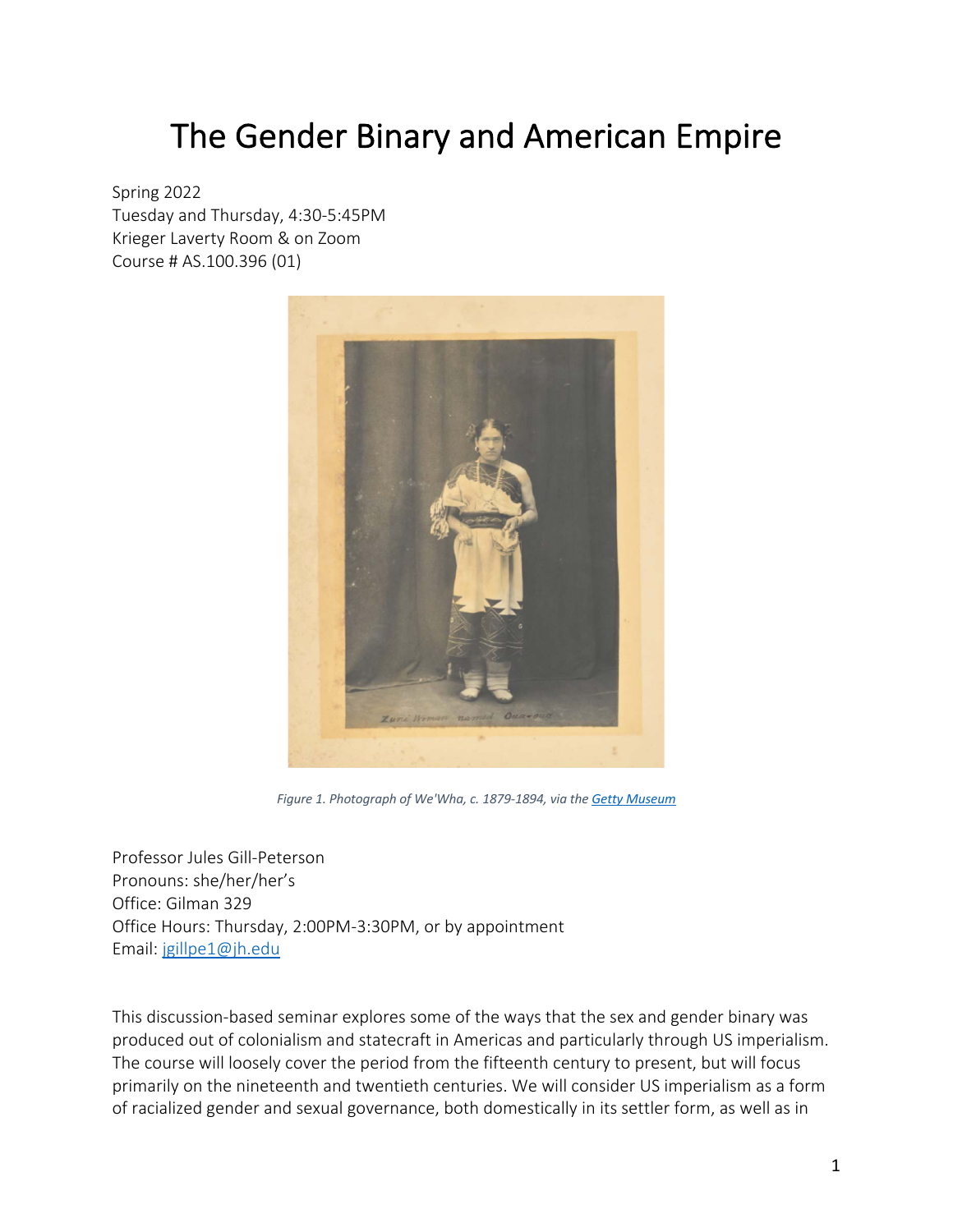Hawaii, the Caribbean, and the Pacific. What happens to the study of the modern gender binary if it is treated as a transnational artefact of US imperialism's encounters with, and subjugations of, a multitude of cultures and nations that have survived the experience?

This is a writing intensive course that will involve learning history research methods.

#### Learning objectives:

- To survey a range of transnational historical and historiographical sources on gender and colonialism in the Americas, as well as US imperialism around the world. You will explore how to combine a range of different periods and areas of historical and interdisciplinary research, rather than following a preset narrative.
- To use history to think theoretically about gender, race, and colonialism. And to use theories of gender, race, and colonialism, in turn, to think about the practice and writing of history.
- To do historical research and write a short paper contributing to the scholarly debates in this subject area.

#### Readings:

There are no books required for this course. All readings will be made available in electronic format through Blackboard, either as scanned PDFs or online links.

## Assignments and Grades:

| Attendance and Participation  | 15 points |
|-------------------------------|-----------|
| Primary Source Interpretation | 15 points |
| Final Paper Proposal          | 15 points |
| Research Report               | 10 points |
| Peer Review                   | 15 points |
| <b>Final Paper</b>            | 25 points |
| Paper Presentation (in class) | 5 points  |

Participation (15 points): This is a qualitative grade, not a mathematical one. Our class is a seminar and relies on vibrant discussion. If you prepare for class by reading and taking notes, you can use those to prompt and reinforce your participation in discussion, to pose questions, or to try to answer questions posed by your peers and by me. Aim to bring one thing to class each session to share with the group if you are unsure how best to strategize for this part of your grade. Respond to your peers and offer thoughts, questions, confusions, and other interventions in the moment, as well. Our classroom is a space where we are all free to be vulnerable and exploratory in our participation, rather than sure of everything we are saying before we say it.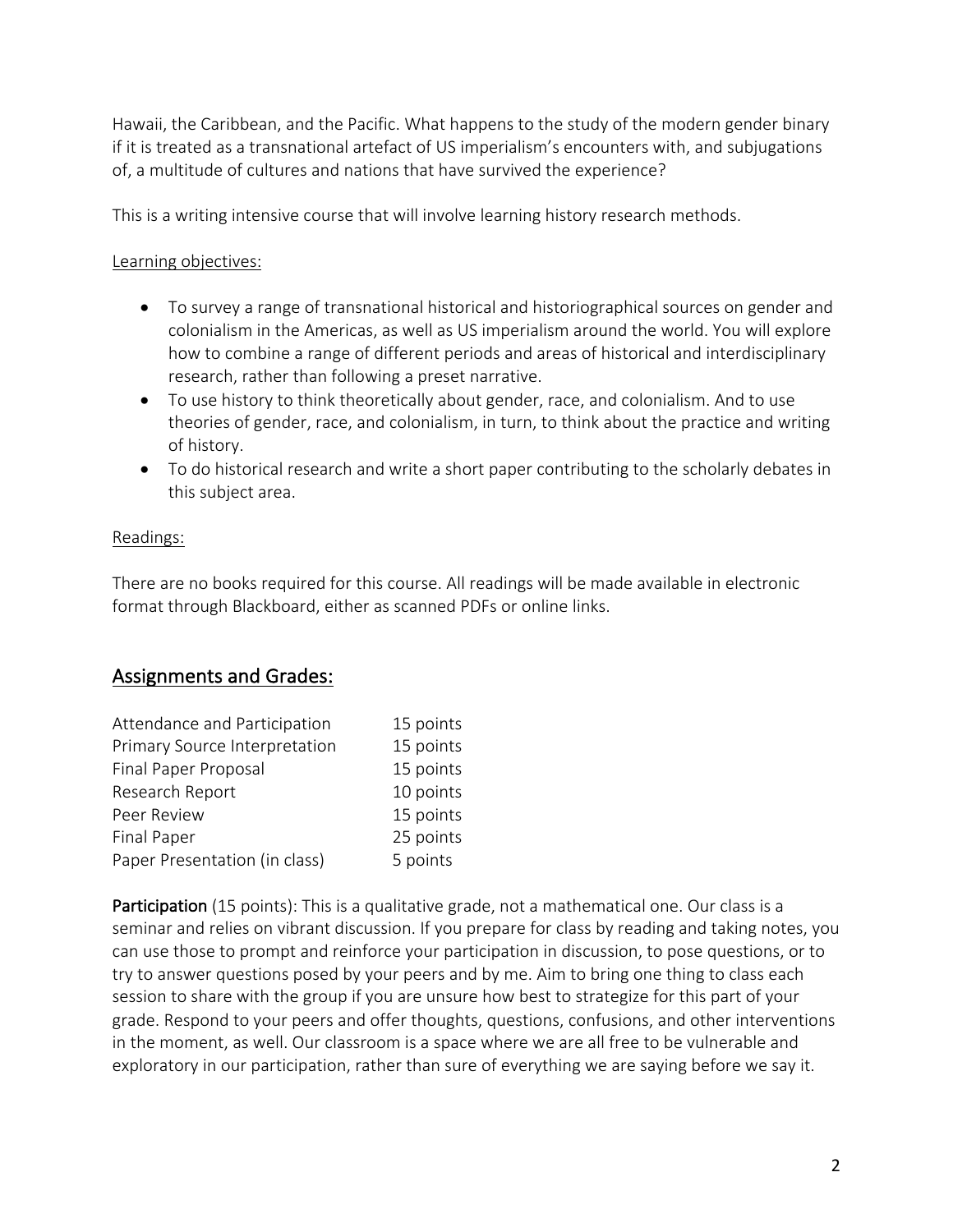Primary Source Interpretation (15 points): This assignment, due during Week 4, asks you to offer an interpretive reading of a primary source document concerning a colonial encounter between European colonizers and indigenous people. Drawing on the secondary sources we have read, the supplementary readings, and our classroom discussions, you will closely read one of the primary source documents from Thursday February  $17<sup>th</sup>$ 's readings list. Answer the following question: do the colonizers seem to be acting from a belief in a gender binary in their encounters and clashes with indigenous people? You will need to use textual evidence from the primary source, contextualized and supported by readings, to make your case. Your interpretation should be no longer than two pages, double spaced.

Due date: Thursday, February 17, by 4:30PM. Submit on Blackboard.

Final Paper Proposal (15 points; automatic full credit if you complete this assignment): You will write up a three-page (double-spaced) proposal for your research term paper this semester. You are free to work on any time period and geographical location related to the course. Your proposal should have three components:

1. A provisional title for the paper and an abstract. An abstract is a one paragraph description of what you intend to research and explore in your paper. Introduce the topic and describe its scope (with relevant info like time period, geography, key figures, and so on). Offer a provisional argument, hypothesis, question, or problem that your paper intends to examine.

2. A research proposal: in one paragraph, or a bullet point list, explain what sort of research you will need to undertake to write this paper. Identify archives or special collections in which you would like to work (pandemic permitting; many good quality archival sources are available online), or other collections of primary sources that will form the core of your original research.

3. An annotated bibliography: identify three secondary sources that will help guide you with broader historical context, the historiography on your subject (if any exists), and relevant theories or other interdisciplinary scholarship you might need. Provide a full citation (in Chicago style) and then a short annotation of 2-3 sentences in which you explain why this secondary source is important to your work.

Due date: Thursday, March 10 on Blackboard. If you complete this assignment, you will automatically get full credit. I will give you feedback on your ideas without it affecting your score.

Research Report (10 points; automatic full credit if you complete this assignment): Write up a two-page (double-spaced) report summarizing the findings of your primary and secondary source research so far. Explain how your hypothesis, or preliminary argument, has developed since your proposal. Explain any shortcomings or surprises that came during your research. Do you have enough to write your paper now? Do you have too much material? Share any challenges, worries, or concerns you might have.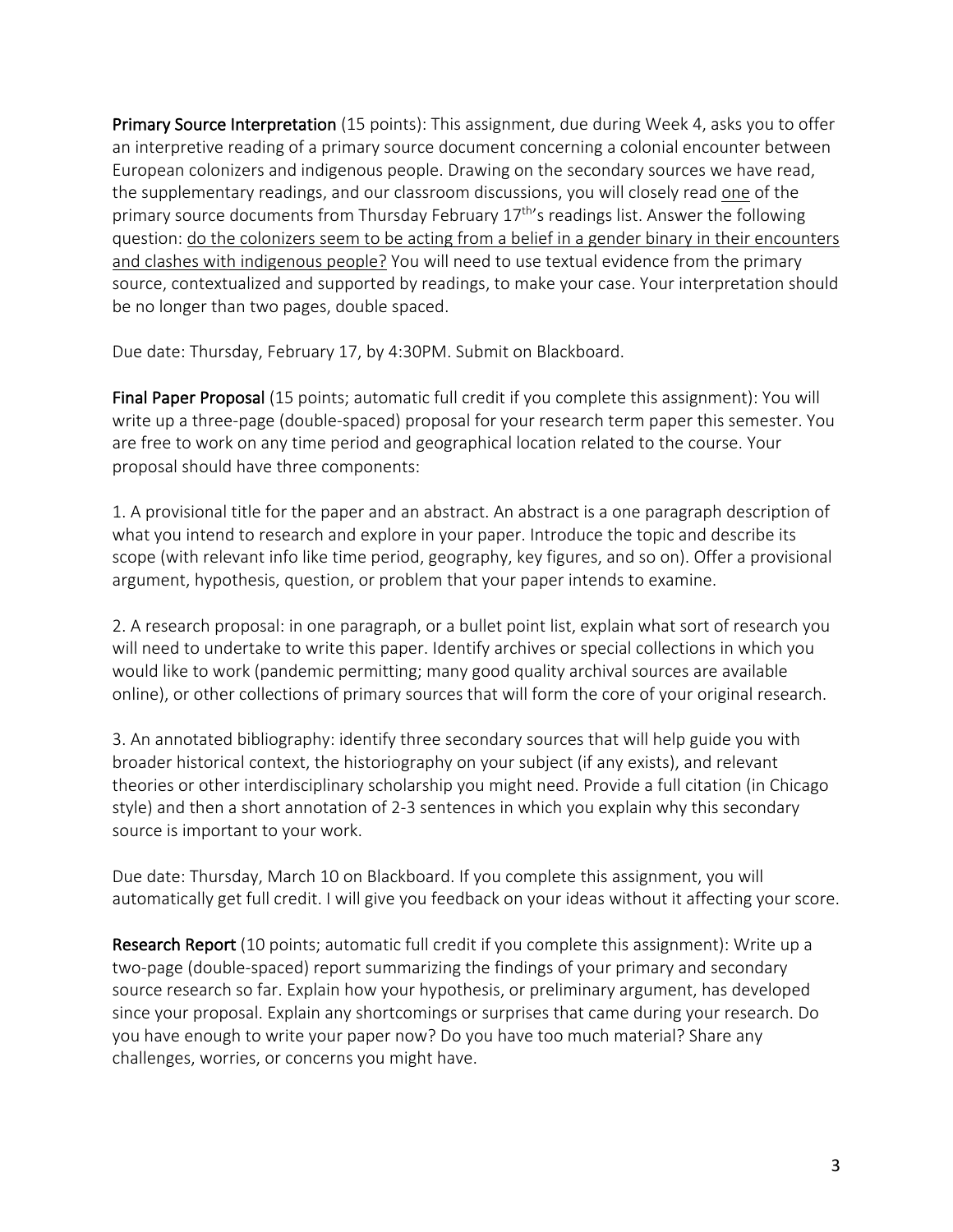Due date: Thurs March 31<sup>st</sup> by 4:30 PM on Blackboard. If you complete this assignment, you will automatically get full credit. I will give you feedback to help you develop your final paper without it affecting your score.

Peer Review (15 points; automatic full credit if you complete this assignment): On Tues April 12 we will not meet as a class. Instead, you will meet with your assigned peer review partner (on Zoom or in-person if it is safe). You will exchange drafts of your final paper by email. Read your partner's draft and complete the Peer Review Worksheet (available on Blackboard), answering all the questions as substantively as you can to help your partner. You will submit this worksheet on Blackboard to earn credit for the assignment, but you also need to email it to your partner. They will email you their peer review of your draft, in turn. Use their peer review to help you revise your final paper. On Thurs April 14<sup>th</sup> you will meet with your peer review partner in a breakout room to talk about one another's papers and go over your peer review worksheets.

Due date: On Thurs April 12 send your draft to your peer review partner by 6PM. On Thurs April 14 submit your Worksheet on Blackboard and email it to your partner *before class begins*. You will use class time that day in a breakout room to talk about one another's papers.

Final Paper (25 points): Your final paper should take the form of an academic essay, 10-12 pages double spaced, using Chicago style citation format with footnotes and a works cited list (the page count does not include the works cited).

Your essay, based on your proposal, subsequent research, and peer review, should have a clear argument that touches on the subject of the class: the gender binary and American imperialism (or colonialism in the Americas). Your argument should be substantiated by primary sources and your interpretation of those sources should be supported by secondary sources, whether historiographical, theoretical, or from other relevant disciplines. You should use the Chicago style of citation to clearly document your sources and citations, using footnotes as needed and with a works cited list at the end of your paper.

I will grade your paper using the following rubric:

| 5 points  |
|-----------|
| 10 points |
| 5 points  |
| 3 points  |
|           |
| 2 points  |
|           |

Due date: May 5<sup>th</sup>, by 11:59PM, on Blackboard.

In Class Presentation (5 points; automatic full credit if you complete this assignment): During the last week of class everyone will present on their research and final paper. You will give a 5-7 minute oral report on your research, the argument you are developing, and how the work has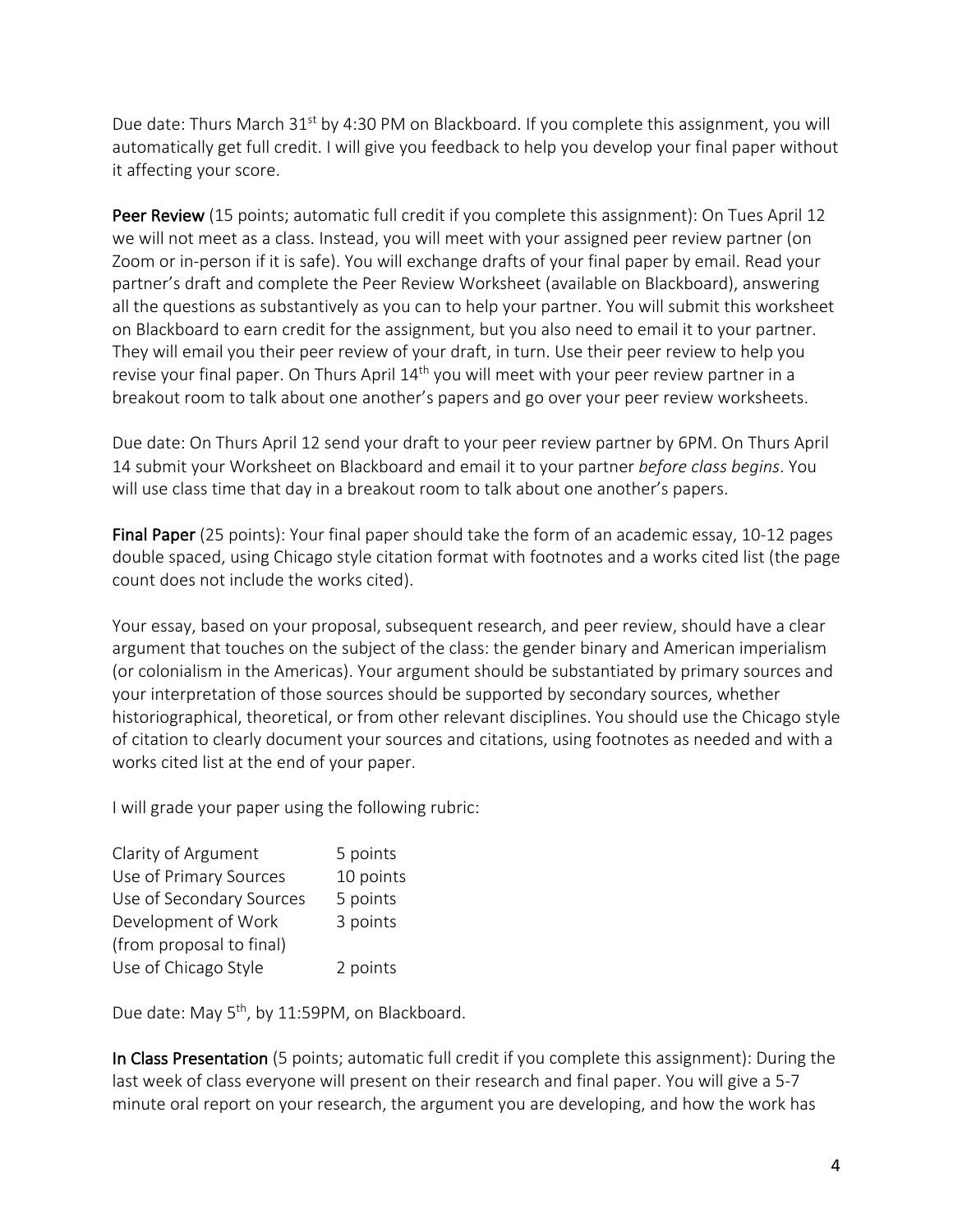progressed so far. You can also mention any challenges you are facing as you complete your paper, or areas you are still mulling over. After each presentation there will be 5 minutes for your peers to ask questions and talk with you about your work. You are not required to have a visual presentation or powerpoint; you may simply want to speak from notes. Please do not read from your paper.

As long as you give your presentation, you will get full credit for this assignment. The goal is to get comfortable sharing your research and asking questions of your peers. I will randomly assign each half of the class to a presentation day during the last week of classes.

# Ethics:

The strength of the university depends on academic and personal integrity. In this course, you must be honest and truthful. Ethical violations include cheating on exams, plagiarism, reuse of assignments, improper use of the Internet and electronic devices, unauthorized collaboration, alteration of graded assignments, forgery and falsification, lying, facilitating academic dishonesty, and unfair competition.

Report any violations you witness to the instructor. You may consult the associate dean of student affairs and/or the chairman of the Ethics Board beforehand. See the guide on "Academic Ethics for Undergraduates" and the Ethics Board Web site (http://ethics.jhu.edu) for more information.

# Disability Services:

Anyone who may need accommodations in this class can obtain an accommodation letter from Student Disability Services, 385 Garland, (410) 516-4720, studentdisabilityservices@jhu.edu . I will be very happy to provide any accommodations that I can.

# Classroom Climate:

I am committed to creating a classroom environment that values the diversity of experiences and perspectives that all students bring. Everyone here has the right to be treated with dignity and respect. I believe fostering an inclusive climate is important because research and my experience show that students who interact with peers who are different from themselves learn new things and experience tangible educational outcomes. Please join me in creating a welcoming and vibrant classroom climate. Note that you should expect to be challenged intellectually by me and your peers, and at times this may feel uncomfortable. Indeed, it can be helpful to be pushed sometimes in order to learn and grow. But at no time in this learning process should someone be singled out or treated unequally on the basis of any seen or unseen part of their identity.

If you ever have concerns in this course about harassment, discrimination, or any unequal treatment, or if you seek accommodations or resources, I invite you to share directly with me. I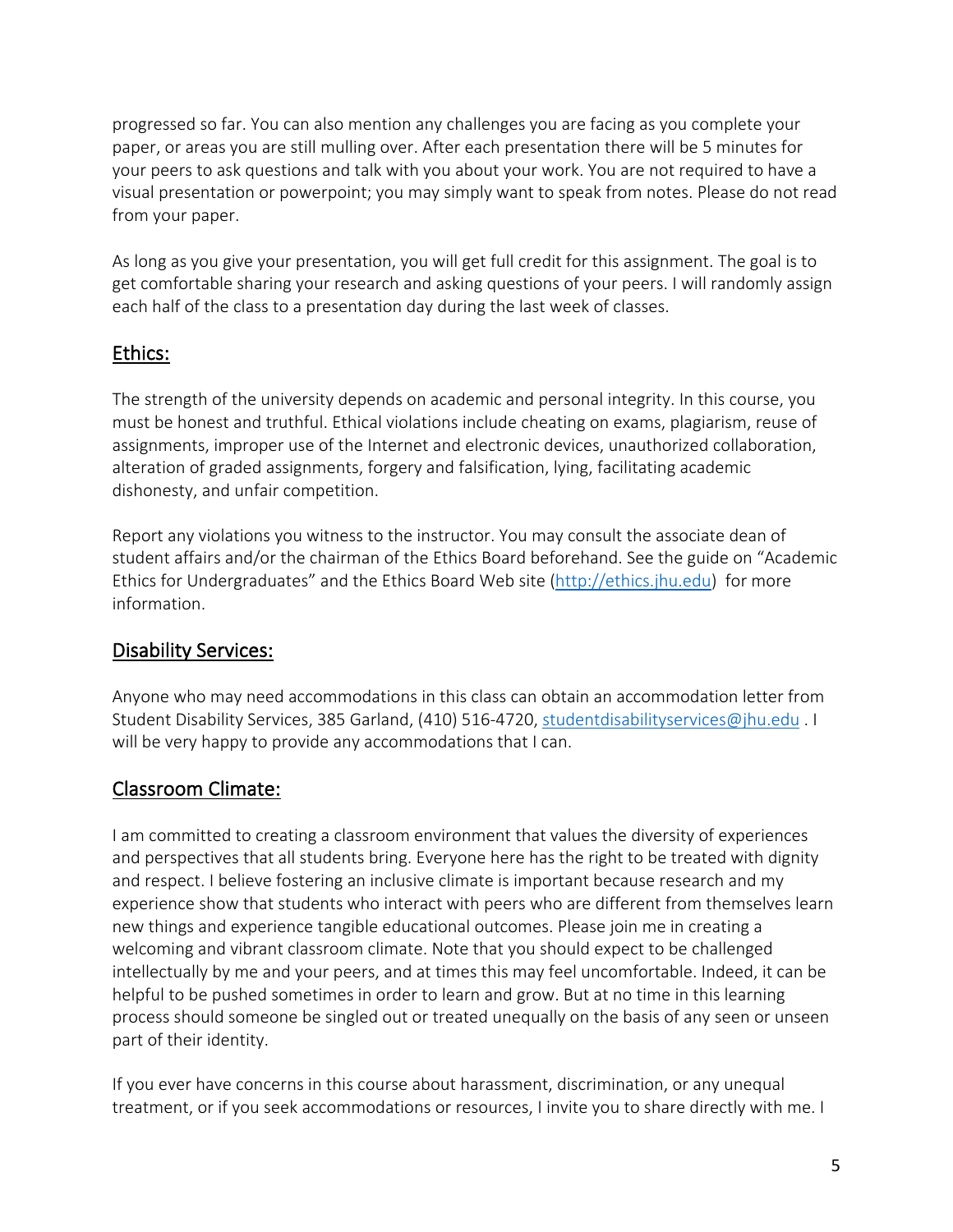promise that we will take your communication seriously and to seek mutually acceptable resolutions and accommodations. Reporting will never impact your course grade. You may also share concerns with the Director of WGS, the Assistant Dean for Diversity and Inclusion (Darlene Saporu, dsaporu@jhu.edu), or the Office of Institutional Equity (oie@jhu.edu). In handling reports, people will protect your privacy as much as possible, but faculty and staff are required to officially report information for some cases (e.g. sexual harassment).

# How to Take This Class:

- Complete readings *before* class meets. It will always benefit you to plan ahead to read over the course of the week, rather than in one sitting or the day of class. Take notes while you read, noting three types of information in particular: page numbers for key phrases, passages, and other references you might want to come back to; the key ideas, arguments, and modes of expression in the text; and your reactions, feelings, interests, questions, confusions, and other things you are left thinking about from the text.
- Come to class and participate consistently. Attendance is always conditional on your health; do not come to class if you are feeling unwell. Take notes during class, not to produce a transcript, but to help organize your ideas. You don't have to answer a question or make an argument about the reading to participate. You can also ask a question, express a confusion or frustration, or form an opinion and ask for help of your peers. The classroom is a collaborative process, especially in this course.
- Turn in your written assignments on time. If you foresee an inability to turn in an assignment on time, please reach out to me with as much advance notice as possible so that we can find a fair accommodation.
- Seek out proactive support when you need it. I am available each week in office hours to support your success in this course however I can. We can also do much of the same by email, though it is less ideal. It always benefits you to get ahead of challenges and ask for help before the added pressure of deadlines.

# How to Be OK:

I will teach this class from the premise that none of us—myself included—are going to be "ok" at all times. The pandemic has created a massive amount of uncertainty stress that has built up over time. The university has created its own procedures and framework for this semester, which I encourage you to familiarize yourself with (below). We will follow all university procedures. I care deeply that each of us be as safe as possible, and I will prioritize safety above all else. I am committed to making this course humane and empowering under difficult circumstances.

With that in mind, some principles for this semester:

• We are all allowed to have trouble or difficulty. I will not judge you or ask for justification if you tell me you are having a hard time in the course.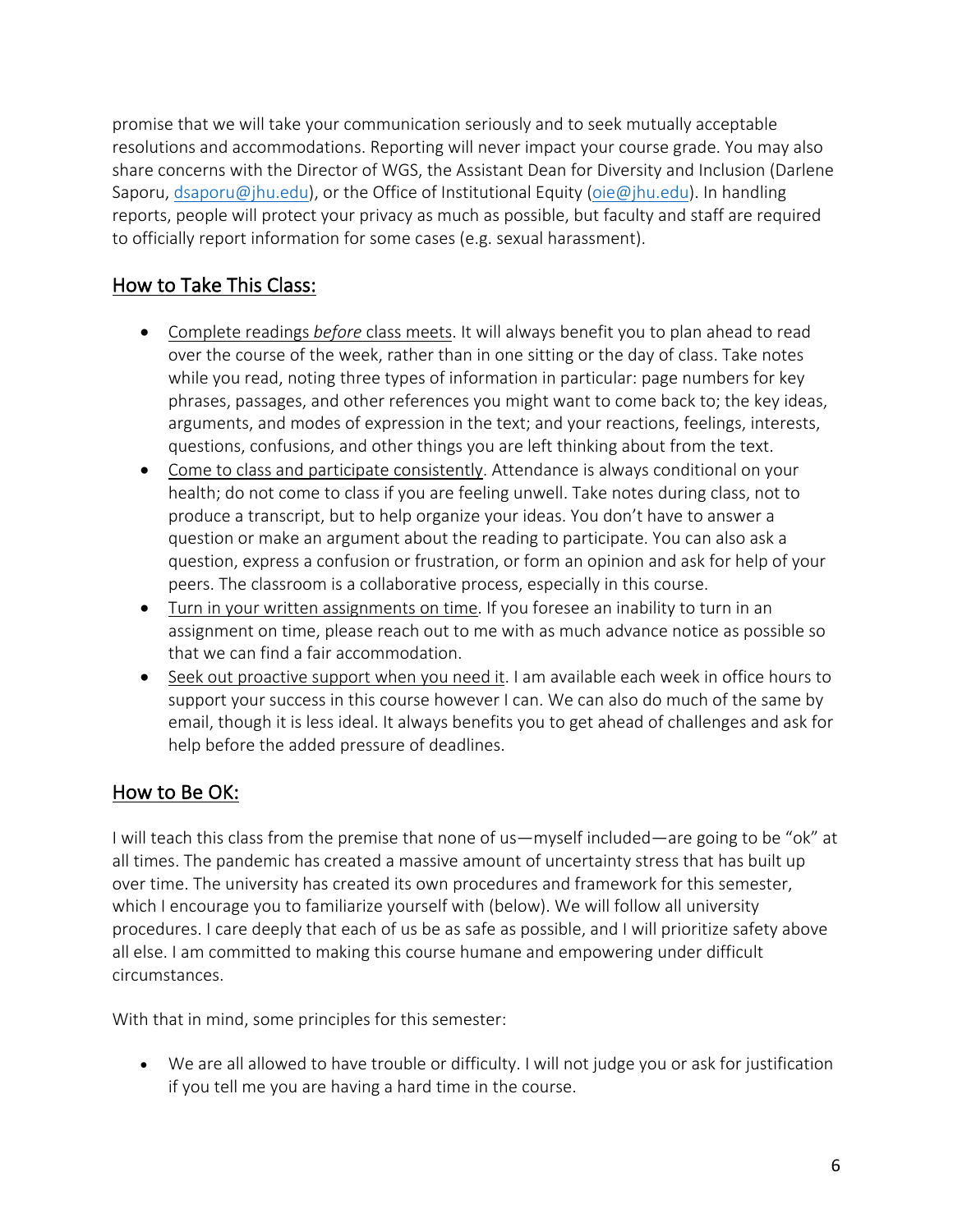- You do not owe me or anyone in this class any personal information. Johns Hopkins does not require any of us to disclose personal or health-related information in the classroom, or to take the course. You can make whatever choices you wish, and change them as need be, to take care of yourself.
- You are always welcome to talk to me about anything you might be going through and if I feel that I can't help you I will suggest someone else or a resource that can.
- If you need extra help, you need to miss class, or need more time with something, please ask. I'll do my best to work with you.

# COVID-19 University Policy

General information about COVID-19 related policies at the university can be found at this site:

## https://covidinfo.jhu.edu/

The university administration has issued guidance and provided clarification around the role of instructors, including faculty and teaching assistants, as well as student-facing staff in enforcing COVID-19 vaccination requirements and Prodensity compliance among all members of our community.

Instructors cannot:

- Ask the vaccination status of any other JHU affiliate;
- Be notified of which JHU affiliates are unvaccinated;
- Ask to see the Prodensity app of any JHU affiliate;

• Forbid unvaccinated students/postdoctoral fellows from participating in events in their class/lab/studio or modify the instructional or research activities of unvaccinated students/postdoctoral fellows because of their vaccination status.

• Make attendance exceptions specifically to accommodate students/postdoctoral fellows who are not comfortable being in a class/lab/studio with an unvaccinated instructor/mentor or unvaccinated peer students/postdoctoral fellow.

Instructors can:

• Ask anyone who is not complying with university masking rules to leave a classroom/lab/studio;

• Make a confidential compliance report or call 844-SPEAK2US (844-773-2528) or speak directly with their student conduct offices/dean's office regarding any concerns of noncompliance at any time.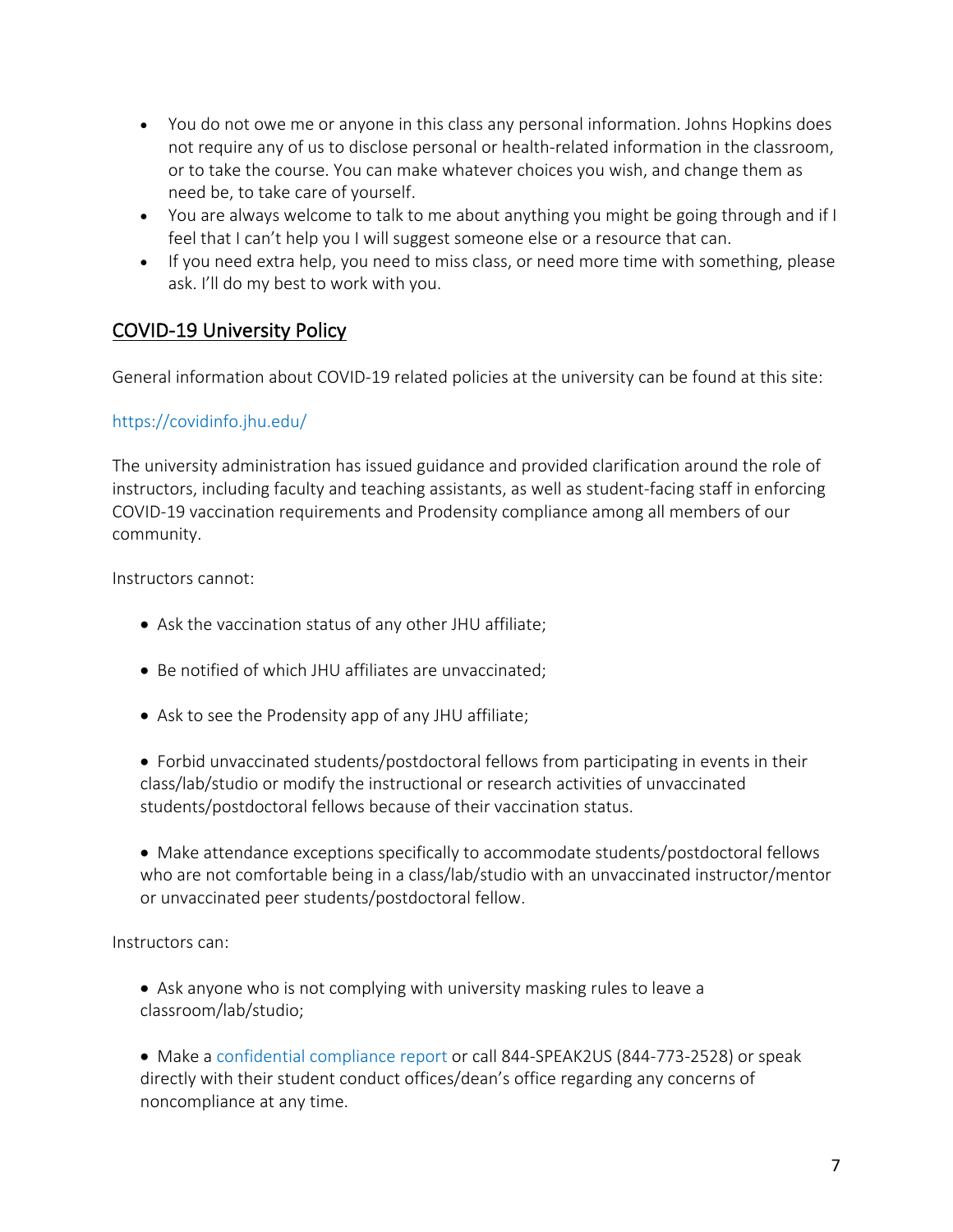FAQs about these policies are available here.

## Course Schedule

(January 24-April 29, 2022)

Note: recommended supplementary readings are not required each week. These readings are listed for several purposes. Given that our course covers a huge time period, geographical area, cultures, and historical events, the supplementary readings can help you get a better context for our discussions. Many are like "background readings," while others are the essential texts or reference scholarly writings on a subject. You can also use the supplementary readings to help you with assignments, particularly the Primary Source Interpretation assignment. They will also be helpful starting points when you are looking for secondary sources for your research paper. These readings are either available electronically through the Hopkins library, or else I have uploaded PDFs to Blackboard.

| Week 1                                                                                   |  |
|------------------------------------------------------------------------------------------|--|
| <b>Getting Situated: Transnational Histories of Sexuality</b>                            |  |
|                                                                                          |  |
| Tues Jan 25                                                                              |  |
| No readings-class introduction                                                           |  |
|                                                                                          |  |
| Thurs Jan 27                                                                             |  |
| Joanne Meyerowitz, "Transnational Sex and U.S. History," American Historical Review      |  |
| (2009): 1273-1286.                                                                       |  |
|                                                                                          |  |
| Recommended supplementary readings:                                                      |  |
| Inderpal Grewal and Caren Kaplan, "Global Identities: Theorizing Transnational Studies   |  |
| of Sexuality," GLQ 7, 4 (2001): 663-679.                                                 |  |
| Ann Laura Stoler, "On Degrees of Imperial Sovereignty," in Duress: Imperial Durabilities |  |
| in Our Times (Duke University Press, 2016), pp 173-204.                                  |  |
|                                                                                          |  |
| Week 2                                                                                   |  |
| Getting Situated: The Coloniality of Gender                                              |  |
|                                                                                          |  |
| Tues Feb 1                                                                               |  |
| Maria Lugones, "Toward a Decolonial Feminism," Hypatia 25, 4 (2010): 742-759.            |  |
|                                                                                          |  |
|                                                                                          |  |
| Thurs Feb 3                                                                              |  |
| Deborah A. Miranda, "Extermination of the Joyas: Gendercide in Spanish California,"      |  |
| GLQ 16, 1-2 (2010): 253-284.                                                             |  |
|                                                                                          |  |
| Recommended supplementary readings:                                                      |  |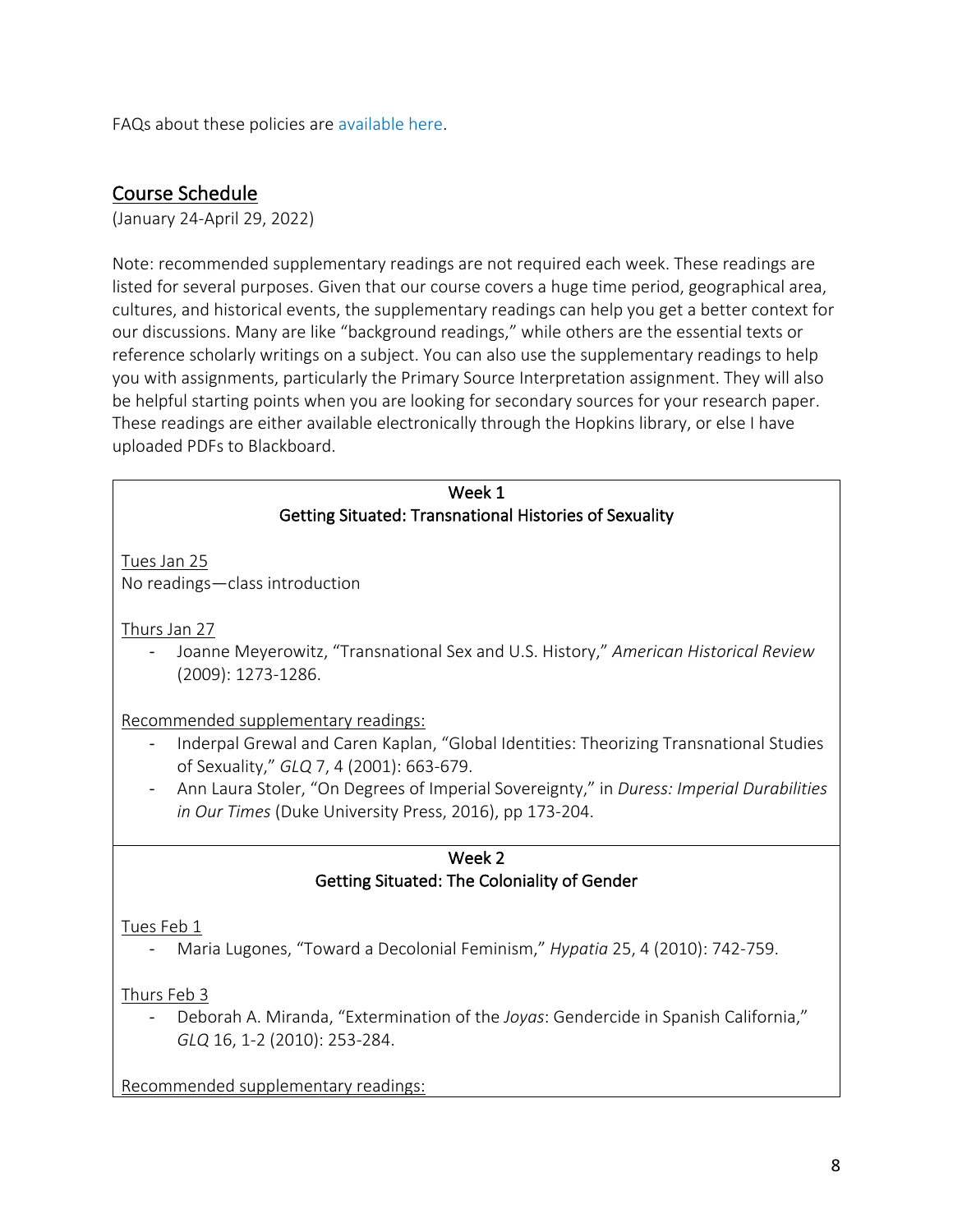- Maria Lugones, "The Coloniality of Gender," *Worlds & Knowledges Otherwise*, (Spring 2008): 1-17.
- Sandeep Bakshi, Suhraiya Jivraj, and Silvia Posocco, "Introduction" in *Decolonizing Sexualities: Transnational Perspectives, Critical Interventions* (Counterpress, 2016), pp 1-16.

#### Week 3 Did The Spanish Colonize with a Gender Binary?

## Tues Feb 8

- Qwo-Li Driskill, "The Queer Lady of Cofitachequi and Other *Asegi* Routes," in *Asegi Stories: Cherokee and Two-Spirit Memory* (University of Arizona Press, 2016), pp 39- 100.

# Thurs Feb 10

Igor H. De Souza, "Elenx de Céspedes: Indeterminate Genders in the Spanish Inquisition," in Greta LaFleur, Masha Raskolnikov, and Anna Klosowksa, eds., *Trans Historical: Gender Plurality Before the Modern* (Cornell University Press, 2021), pp 42- 67.

# Recommended supplementary readings:

- François Soyer, "Gender Stereotypes and Sexual Transgressions in Early Modern Spain and Portugal," in *Ambiguous Gender in Early Modern Spain and Portugal: Inquisitors, Doctors and the Transgression of Norms* (Brill Press, 2012), pp 17-49.
- Fernando Molina, "Sodomy, Gender, and Identity in the Viceroyalty of Peru," in Zeb Tortorici, ed., *Sexuality and the Unnatural in Colonial Latin America* (University of California Press, 2016), pp 141-161.
- Zeb Tortorici, *Sins Against Nature: Sex and Archives in Colonial New Spain* (Duke University Press, 2018), pp 100-104 (on the Mexican inquisition); 100-115 (on an effeminate crossdresser/hermaphrodite).
- Pete Sigal, "Franciscan Voyeurism in Sixteenth-Century New Spain," in Pete Sigal, Zeb Tortorici, and Neil L. Whitehead, eds., *Ethnopornography: Sexuality, Colonialism, and Archival Knowledge* (Duke University Press, 2019), pp 139-168.

#### Week 4 Interpreting the Colonial Encounter

# Tues Feb 15

- Walter L. Williams, "Of Bibles and Bureaus: Indian Acculturation and Decline of the Berdache Tradition," in *The Spirit and the Flesh: Sexual Diversity in American Indian Culture* (Beacon Press, 1986), pp 175-200.
- Evan B. Towle and Lynn M. Morgan, "Romancing the Transgender Native: Rethinking the Use of the 'Third Gender' Concept," *GLQ* 8, 4 (2002): 469-497.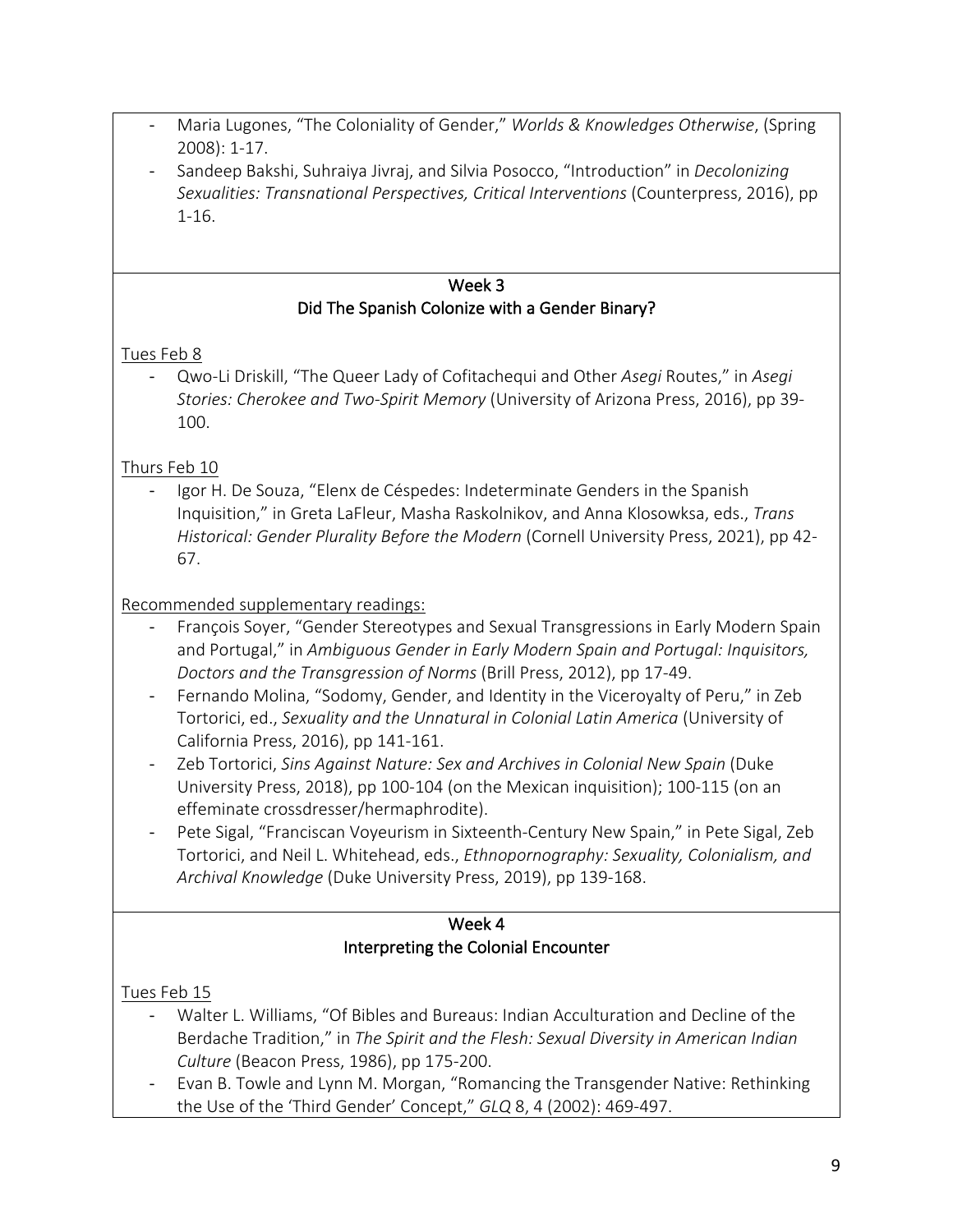## Thurs Feb 17

- Francis Augusts MacNutt, *De Orbo Novo: The Eight Decades of Peter Martyr D'Anghera*, Vol 1 (G.P. Putnam and Sons, 1912), pp 281-294.
- Joseph Francois Lafitau, "Men Who Dress as Women" and "Special Friendships," excerpted from *Moeurs des sauvages ameriquains, comparées aux moeurs des pemier temps (1724)*, in Jonathan Ned Katz, ed., *Gay American History, Revised Edition*  (Meridian, 1992), pp 289-90.
- George Catlin, *Illustrations of the Manners, Customs, and Conditions of the North American Indians, with Letters and Notes Written during Eight Years of Travel and*  Adventure among the Wildest and Most Remarkable Tribes Now Existing, 10<sup>th</sup> Edition, vol 2 (Henry G Bohn, 1886), pp 213-215.

Assignment Due: Primary Source Interpretation (submit on Blackboard by 4:30PM)

Recommended supplementary readings:

- Joanne Barker, "Introduction: Critically Sovereign," in *Critically Sovereign: Indigenous, Gender, Sexuality, and Feminist Studies* (Duke University Press, 2017), pp 1-44.
- Patrick Wolfe, "Settler Colonialism and the Elimination of the Native," *Journal of Genocide Research* 8, 4 (2006): 387-409.

#### Week 5 Slavery and Gender

## Tues Feb 22

- Hortense Spillers, excerpt from "Mama's Baby, Papa's Maybe: An American Grammar Book," *Diacritics* 17, 2 (1987): 65-69.
- Jennifer L. Morgan, "The Number of Women Doeth Much Disparayes the Whole Cargoe: The Trans-Atlantic Slave Trade and West African Gender Roles," in *Laboring Women: Reproduction and Gender in New World Slavery* (University of Pennsylvania Press, 2004), pp 50-68.

## Thurs Feb 25

- Harriet Jacobs, "Trials of Girlhood" and "Jealous Mistress" in *Incidents in the Life of a Slave Girl. Written By Herself* (Boston, 1861), https://docsouth.unc.edu/fpn/jacobs/jacobs.html.

Recommended supplementary readings:

- Omise'eke Natasha Tinsley, "Black Atlantic, Queer Atlantic: Queer Imaginings of the Middle Passage," *GLQ* 14, 2-3 (2008): 191-215.
- Kristen E. Wood, "Gender and Slavery," *The Oxford Handbook of Slavery in the Americas* (Oxford University Press, 2010),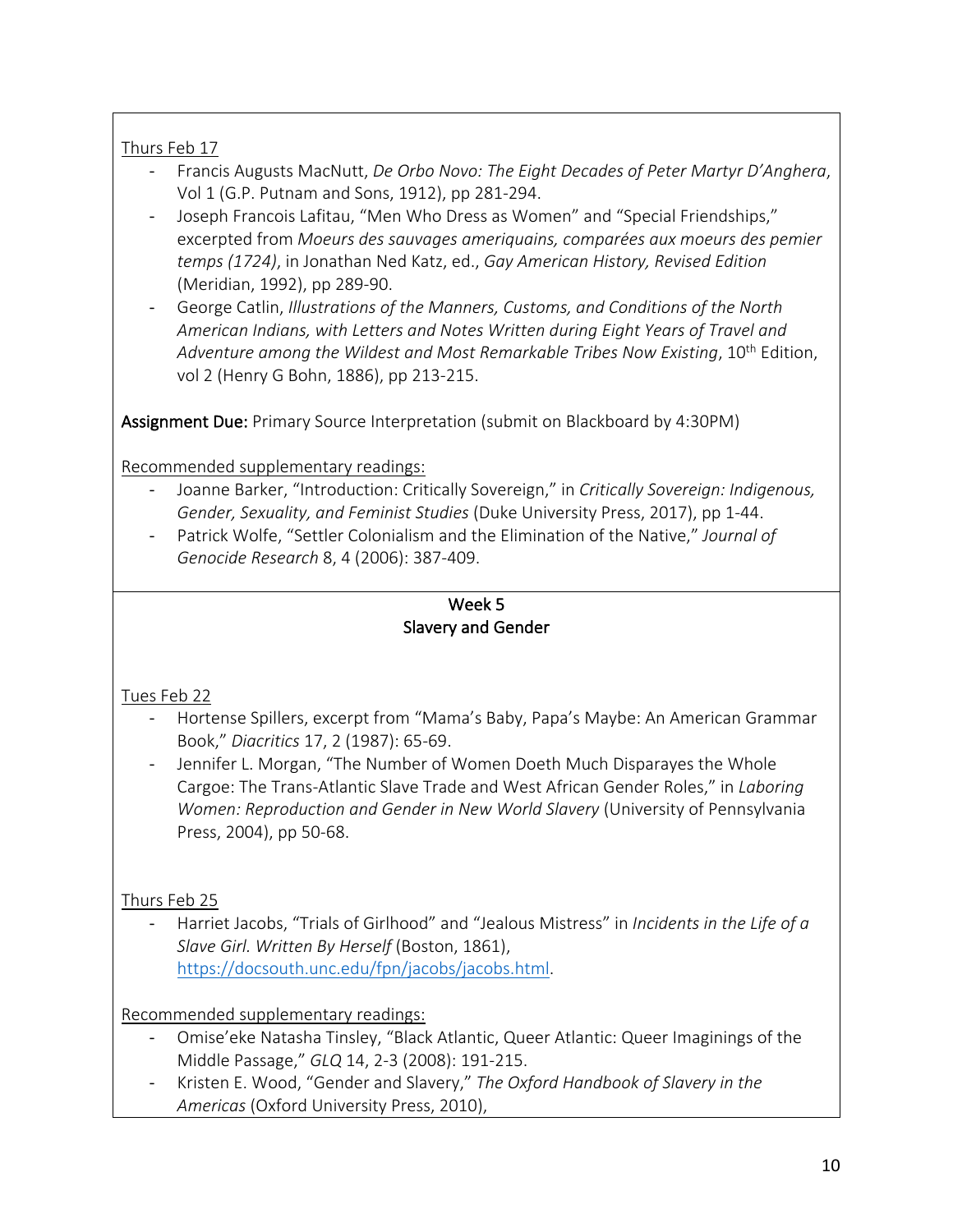https://www.oxfordhandbooks.com/view/10.1093/oxfordhb/9780199227990.001.000 1/oxfordhb-9780199227990-e-24#ref\_oxfordhb-9780199227990-note-1010.

#### Week 6 American Anthropology as Two-Spirit Archive

## Tues Mar 1

- Sue-Ellen Jacobs, Wesley Thomas, and Sabine Lang, *Two Spirit People: Native American Gender Identity, Sexuality, and Spirituality* (University of Illinois Press, 1997), pp 1-6.
- Washington Matthews, *Ethnography and Philology of the Hidatsa Indians* (Government Printing Office, 1877), p 191.
- Alfred Louis Kroeber, "The Arapaho," *Bulletin of the American Museum of Natural History* 18 (1902): 1-35.

## Wed Mar 3

- Marianna Brandman, "We'wha (1849-1896," *National Women's History Museum*, 2021, https://www.womenshistory.org/education-resources/biographies/wewha.
- Matilda Coxe Stevenson, "The Zuni Indians: Their Mythology, Esoteric Societies, and Ceremonies," in *The Twenty-Third Annual Report of Bureau of American Ethnology to the Secretary of the Smithsonian Institution* (Government Printing Office, 1904), pp 310-313.
- Eliza McFeely, *Zuni and the American Imagination* (Hill and Wang, 2001), pp TBD.

## Recommended supplementary readings:

- Mark Rifkin, "Introduction" in *When Did Indians Become Straight? Kinship, the History of Sexuality, and Native Sovereignty* (Oxford University Press, 2011), pp 3-44.
- Alicia Carroll, "'Twins Twisted into One': Recovering a Sovereign Erotic in *Sun Chief: The Autobiography of a Hopi Indian*," *American Quarterly* 73, 1 (2011): 100-119.
- Mart Zaborskis, "Sexual Orphanings," *GLQ* 22, 4 (2016): 605-628.

#### Week 7 Case Study: Hawai'i and Mahu

## Tues Mar 8

- Eric T. Love, "Hawaii Annexed," in *Race Over Empire: Racism and U.S. Imperialism, 1865-1900* (University of North Carolina Press, 2004), pp 115-158.

## Thurs Mar 10

- William Bligh, *Bounty* logbook, January 15, 1789, http://whalesite.org/pitcairn/fatefulvoyage/logbook/log890115.html.
- J. Kehaulani Kauanui, *Paradoxes of Hawaiian Sovereignty: Land, Sex, and the Colonial Politics of State Nationalism* (Duke University Press, 2018), pp 11-19, and "'Savage' Sexualities," pp 153-193.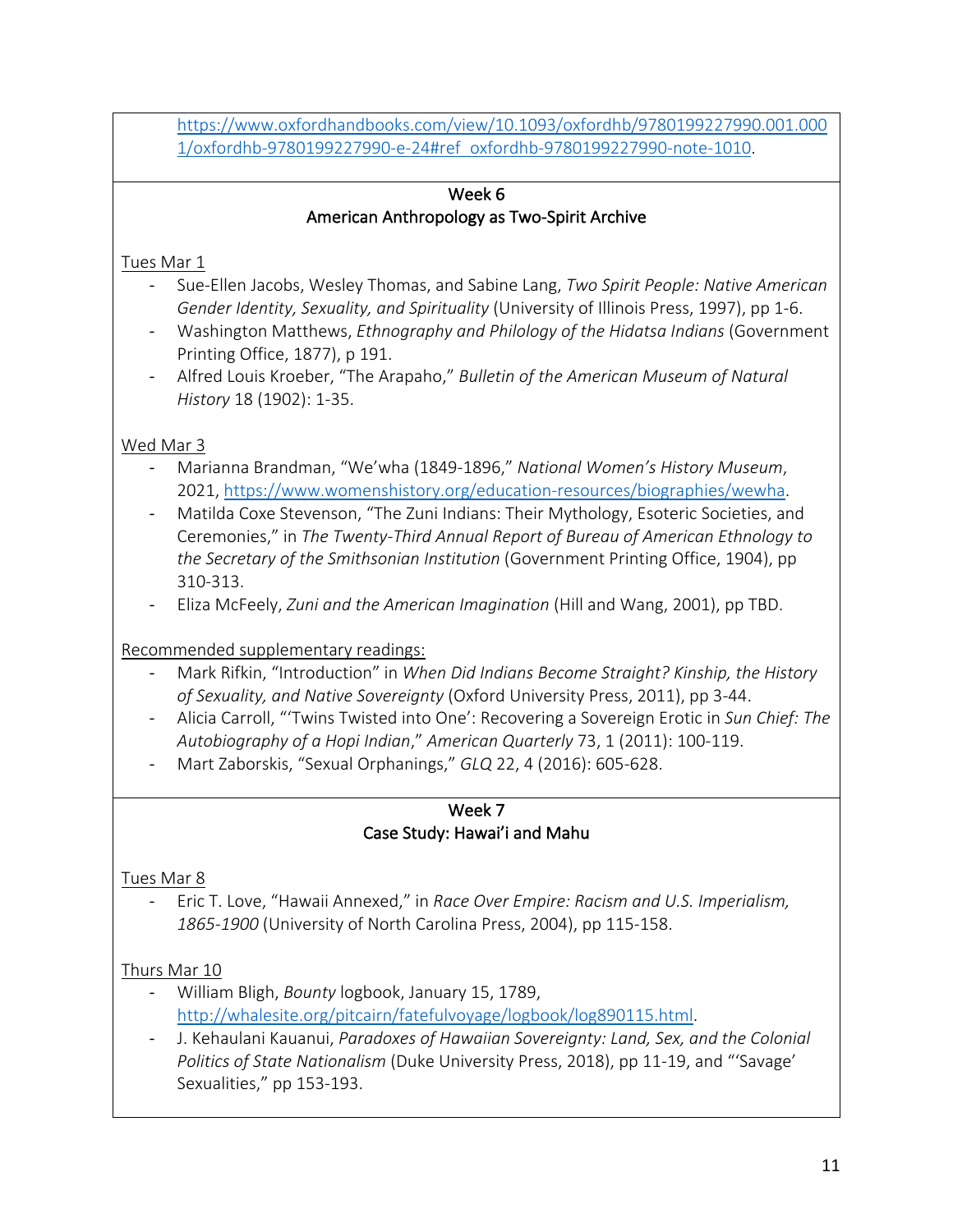Assignment due: Final Paper Proposal

Recommended supplementary readings:

- University of Hawai'i at Manoa, "Gender Identity and Sexuality Identity in the Pacific and Hawai'i: Introduction," research guide, https://guides.library.manoa.hawaii.edu/c.php?g=105466&p=686754.
- Kalissa Alexeyeff and Niko Besnier, "Gender on the Edge: Identities, Politics, Transformations," in *Gender on the Edge: Transgender, Gay, and Other Pacific Islanders*  (University of Hawai'i Press, 2014), pp 1-30.
- Andrew Matzner, *O Au No Keia: Voices from Hawai'i's Mahu and Transgender Communities* (Xlibris, 2001).

#### Week 8 Case Study: The Philippines

## Tues Mar 15

- Victor Mendoza, "Racial-Sexual Governance and the U.S. Colonial State," in *Metroimperial Intimacies: Fantasy, Racial-Sexual Governance, and the Philippines in U.S. Imperialism, 1899-1913* (Duke University Press, 2015), pp 36-64.

## Thurs Mar 17

- Martin F. Manalansan, "The Borders between *Bakla* and *Gay*," in *Global Divas: Filipino Gay Men in the Diaspora* (Duke University Press, 2003), pp 21-44.

Recommended supplementary readings:

- Julian Go, "Introduction," in *The American Colonial State in the Philippines: Global Perspectives*, ed. Julian Go and Anne Foster (Duke University Press, 2003).
- Allan Punzalan Isaac, *American Tropics: Articulating Filipino America* (University of Minnesota Press, 2006).
- Amy Kaplan, *The Anarchy of Empire in the Making of U.S. Culture* (Duke University Press, 2005).
- Alfred Peredo Flores, "'No Walk in the Park': US Empire and the Racialization of Civilian Military Labor in Guam, 1944-1962," *American Quarterly* 67, 3 (2015): 813-835.

#### Week 9 NO CLASS—SPRING BREAK

Tues Mar 22

Thurs Mar 24

#### Week 10 Case Study: Puerto Rico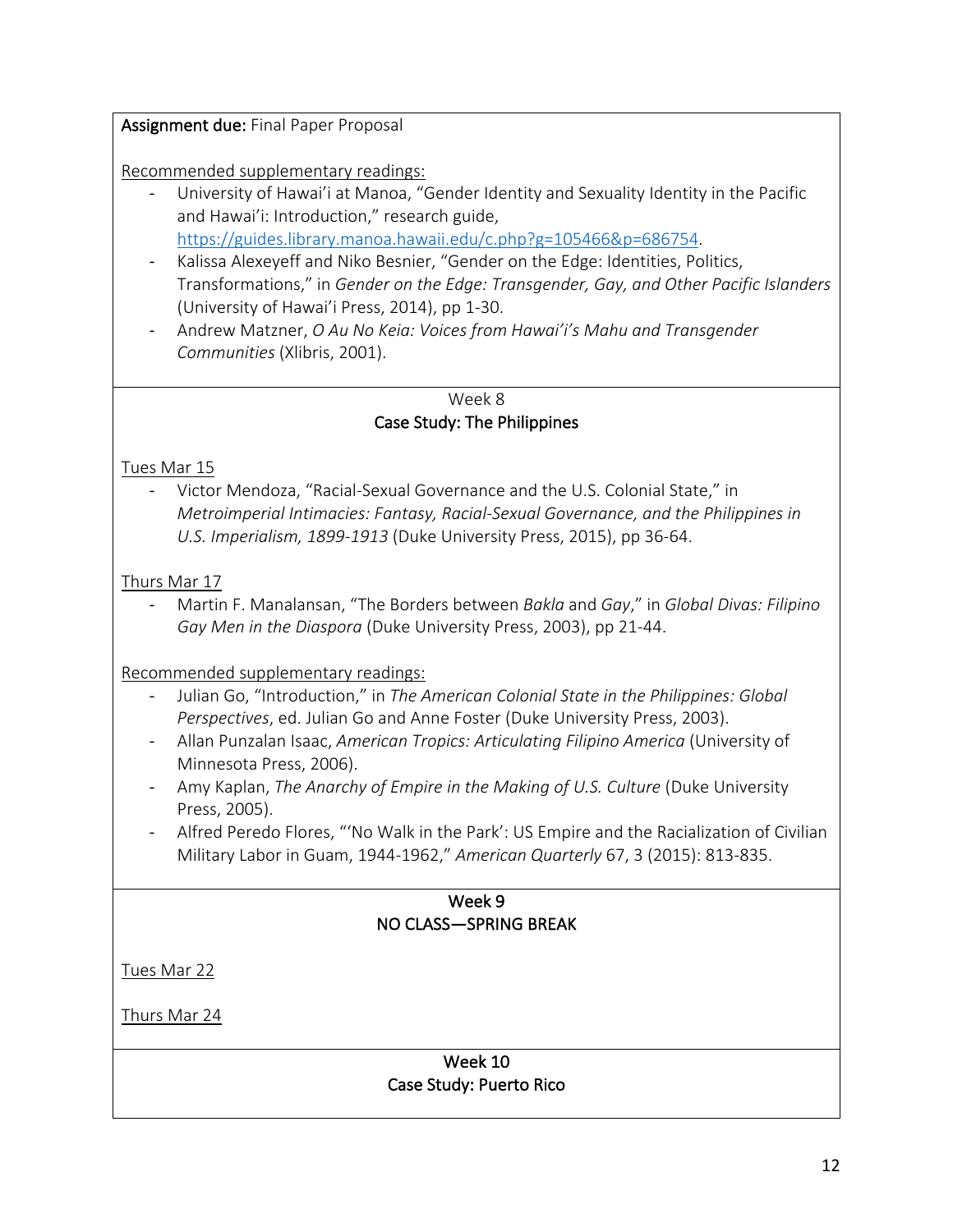#### Tues Mar 29

- Laura Briggs, "'I like to be in America': Postwar Puerto Rican Migration, the Culture of Poverty, and the Moynihan Report," in *Reproducing Empire: Race, Sex, Science, and U.S. Imperialism in Puerto Rico* (University of California Press, 2002), pp 162- 192.
- Oscar Lewis, selection from *La Vida: A Puerto Rican Family in the Culture of Poverty* (Random House, 1966), pp TBD.

#### Thurs Mar 31

- Lawrence La Fountain-Stokes, *Translocas: The Politics of Puerto Rican Drag and Trans Performance* (University of Michigan Press, 2021), introduction (pp 1-27) and chapter 3 (pp 70-101)

Assignment due: Research Report

Recommended supplementary readings:

- Amy Kaplan, "Where Is Guantanamo?" *American Quarterly* 57, 3 (2005): 831-858.
- José I. Fusté, "Unsettling Citizenship/Circumventing Sovereignty: Reexamining Quandaries of Contemporary Anticolonialism in the United States through Black Puerto Rican Antiracist Thought," *American Quarterly* 66, 1 (2014): 161-169.
- Laura Briggs, "Note from Antigua Naval Base," *American Quarterly* 65, 2 (2013): 303- 308.

#### Week 11 Case Studies: South Korea and Taiwan

## Tues Apr 5

Seungsook Moon, "Regulating Desire, Managing the Empire: U.S. Military Prostitution in South Korea, 1945-1970," in Maria Hohn and Seungsook Moon, eds., *Over There:*  Living With the U.S. Military Empire from World War Two to the Present (Duke University Press, 2010), pp 39-77.

## Thurs Apr 7

- Howard Chiang, "Titrating Transgender: Archiving Taiwan Through *Renyao* History," in *Transtopia in the Sinophone Pacific* (Columbia University Press, 2021), pp 97-136.

## Recommended supplementary readings:

- Jodi Kim, "An 'Orphan' with Two Mothers: Transnational and Transracial Adoption, the Cold War, and Contemporary Asian American Cultural Politics," *American Quarterly* 61, 4 (2009): 855-880.
- Yukari Yoshihara, "Postwar American Studies in Asia and its Prehistory: George Kerr and Taiwan as an American Frontier," *American Quarterly* 73, 2 (2021): 349-354.
- Yuchiro Onishi, "Occupied Okinawa on the Edge: On Being Okinawan in Hawai'i and U.S. Colonialism toward Okinawa," *American Quarterly* 64, 4 (2012): 741-765.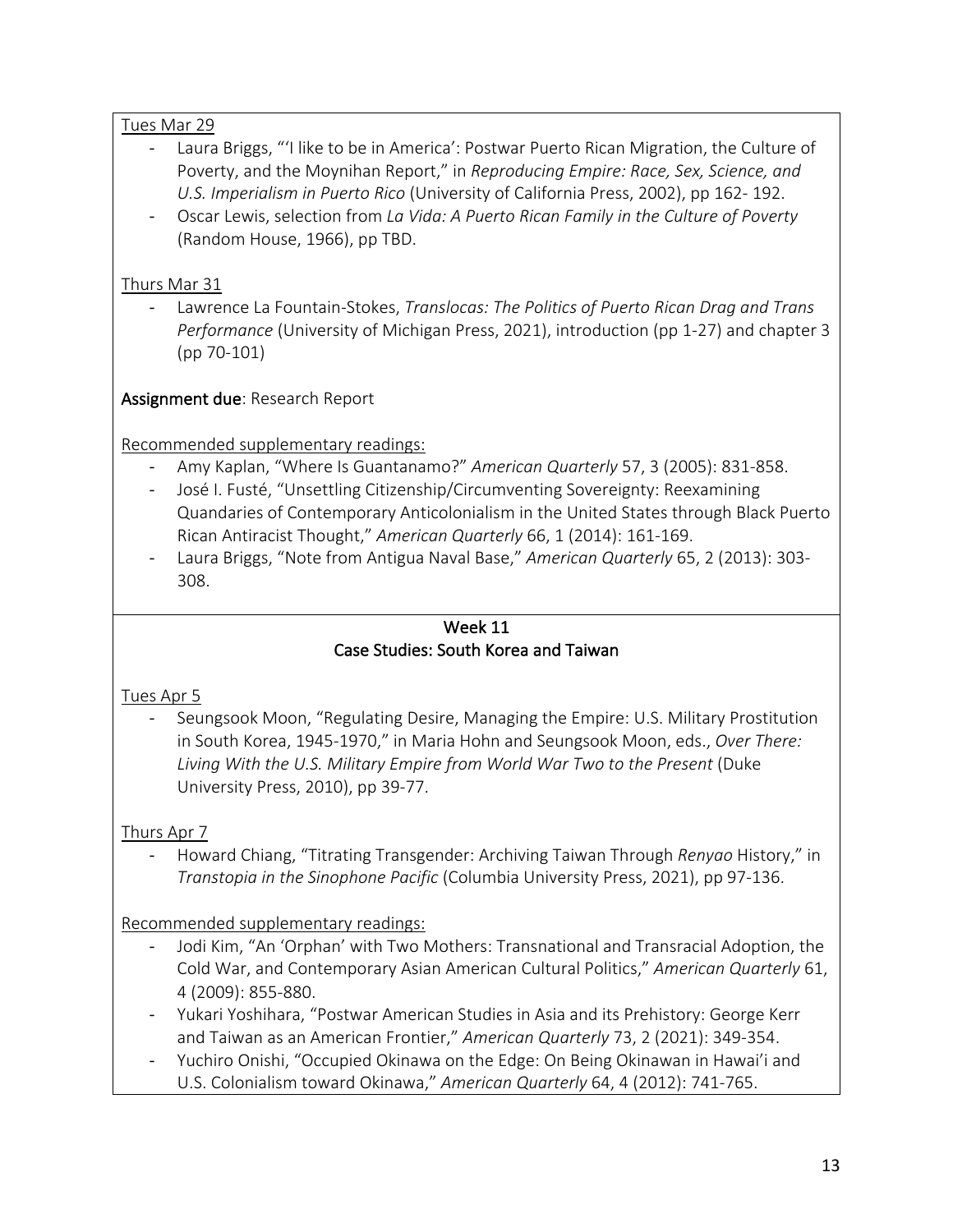- Lisa Yoneyama, "Toward a Decolonial Genealogy of the Transpacific," *American Quarterly* 69, 3 (2017): 471-482.

#### Week 12 Peer Review Week

Tues Apr 12

No readings and no class meeting today; submit your draft paper to your peer and read it during our class time.

## Thurs Apr 14

No readings; in today's class meeting you will go into a breakout room with your peer reviewer. Use this time to talk with each other about your papers and share your peer review worksheets with one another.

#### Assignment due: Peer Review

#### Week 13 Race, Gender, and Asian Migration

Tues Apr 19

Nayan Shah, "Perversity, Contamination, and the Dangers of Queer Domesticity," in *Contagious Divides: Epidemics and Race in San Francisco's Chinatown* (University of California Press, 2001), pp 77-104.

## Thurs Apr 21

- Nayan Shah, "Policing Strangers and Borderlands," in *Stranger Intimacy: Contesting Race, Sexuality, and the Law in the North American West* (University of California Press, 2011), pp 53-89.

## Recommended supplementary readings:

- Margot Canaday, "'A New Species of Undesirable Immigrant': Perverse Aliens and the Limits of Law, 1900-1924," in *The Straight State: Sexuality and Citizenship in Twentieth Century America* (Princeton University Press, 2009), pp 19-54.
- Lisa Lowe, *Immigrant Acts: On Asian American Cultural Politics* (Duke University Press, 1996).

#### Week 14 In-Class Presentations

Tues Apr 26 No readings; in-class presentations

Assignment Due: Paper presentation